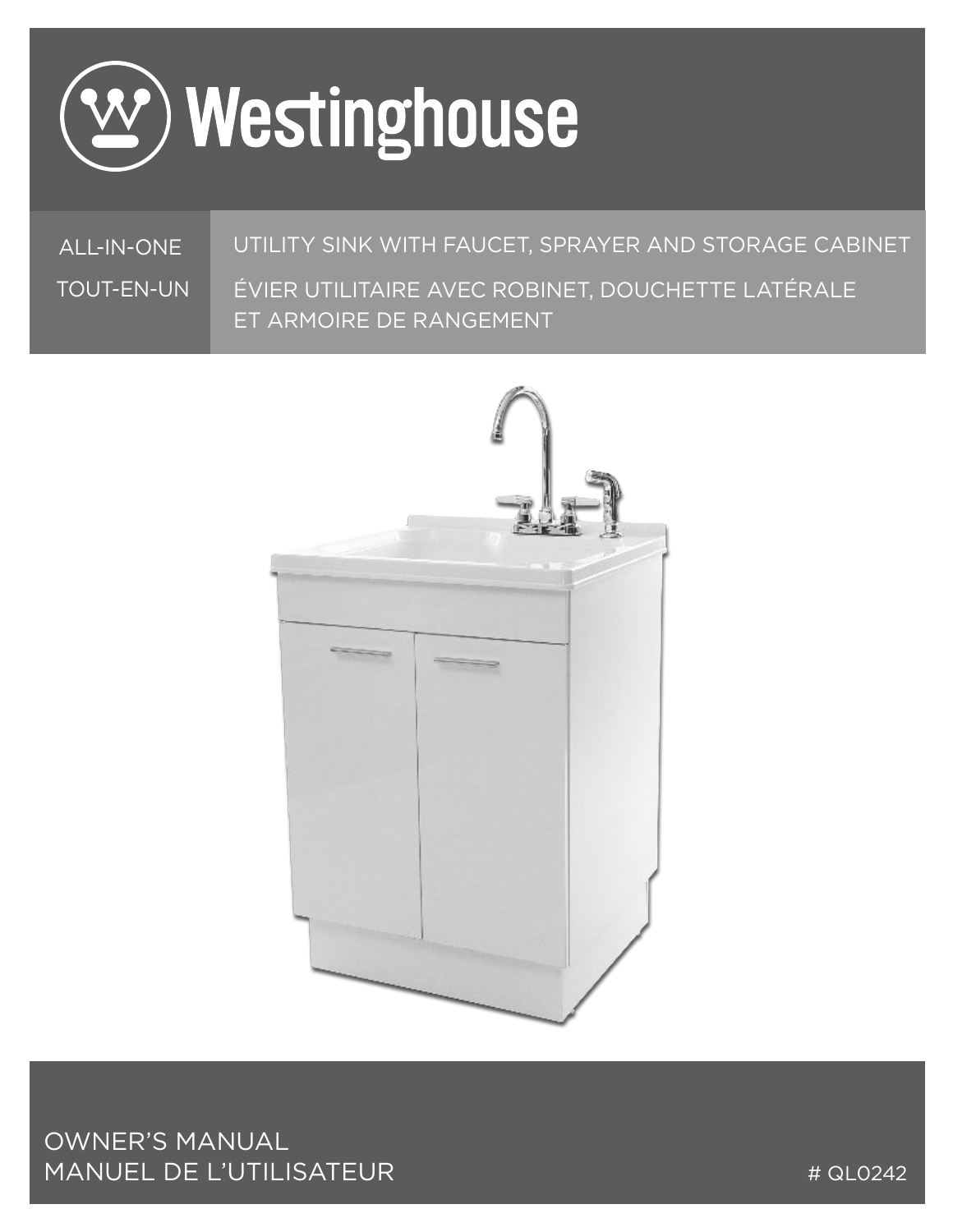# **Table of Contents**

| <b>Warranty</b>                                                                    |
|------------------------------------------------------------------------------------|
| One Year Limited Warranty3                                                         |
| Warranty Claim Procedure3                                                          |
| <b>Pre-Installation</b>                                                            |
|                                                                                    |
|                                                                                    |
| <b>Installation</b><br>6                                                           |
| Base Installation $\ldots \ldots \ldots \ldots \ldots \ldots \ldots \ldots \ldots$ |
|                                                                                    |

| <b>Maintenance</b><br>8     |
|-----------------------------|
| Cartridge Replacement  8    |
| <b>Care and Cleaning</b>    |
|                             |
|                             |
|                             |
|                             |
| MANUEL DE L'UTILISATEUR  11 |

# **Safety Information**

# **READ AND SAVE THESE INSTRUCTIONS**

- 1. Inspect your unit before proceeding. Once you unpack your unit, check for chips, scratches, cracks, dents or scuff marks . If any damage is noticed, do not install.
- 2. Use this unit only in the manner intended by the manufacturer. If you have any questions, contact the manufacturer.
- 3. Installation work and plumbing must be done by qualified person(s) in accordance with all applicable codes and standards.
- 4. Protect the entire surface during installation.
- 5 . All holes drilled into the unit must be done from the finished surface side with extreme care and caulked very carefully to form a watertight barrier.



**DANGER:** Always wear safety goggles and gloves in order to avoid personal injury.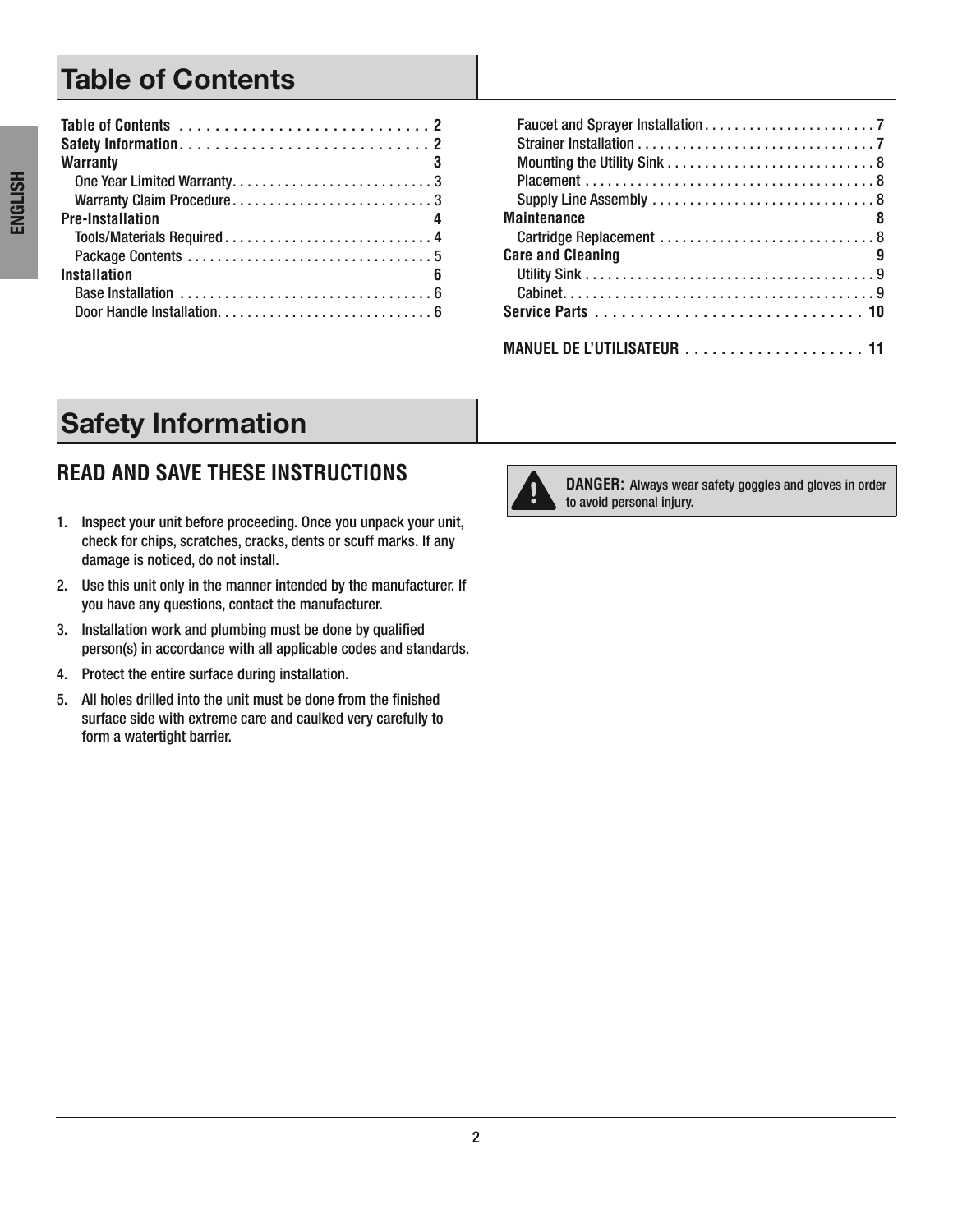# **Warranty**

#### **ONE YEAR LIMITED WARRANTY**

A thorough inspection must be made before installation and any damage must be promptly reported . We will not be liable for failures or damage that could have been discovered or avoided by proper inspection and testing prior to installation.

Conglom Kitchen & Bath warrants this product to be free from defects in materials or workmanship for one (1) year from the date of purchase. Proof of purchase (original sales receipt) from the original consumer purchaser must be made available to Conglom Kitchen & Bath for all warranty claims.

This warranty is non-transferable and shall be voided if the unit is removed from its initial installation or if it is not installed following the manufacturer's instructions . It does not apply in the event of product damage due to the use of other than genuine Conglom Kitchen & Bath replacement parts, (Replacement parts may be obtained by e-mail at cs@conglomkb.com or by calling 1-877-333-0098 between 8:30 am - 5:00 pm EST) installation error, abuse, misuse or improper care and maintenance (whether performed by a plumber, contractor, service provider or member of the purchaser's household). The warranty excludes damage due to aggressive air or water conditions, harsh or abrasive cleaners and/or materials.

Under no circumstance shall we be held liable for personal injury or property damage resulting from improper installation or use of this product . We will not be held liable for inconvenience caused by loss of use of this product, costs incurred for labour or materials, removal and installation of replacement units, or any other incidental or consequential damages . Costs relating to obtaining access for repair or replacement are the responsibility of the user.

Our obligation shall be limited to the repair or replacement of a unit (at our discretion) that may prove, by our sole examination, to be defective under normal use and service during the warranty period.

Any failure of this product that is not traceable to a defect in material or workmanship is not covered by this warranty . These non-warrantable items include, but are not limited to:

- Improper installation not in accordance with manufacturer's instructions.
- Dents and/or scratches incurred during shipping, handling, or installation.
- Change in colour or finish due to chemical usage.
- Damage caused by failure to follow care and cleaning guidelines, including damage caused by the use of abrasive cleaners .
- Alterations made to the unit by the purchaser or installer.
- Damage caused by accidental impact, fire, flood, freezing, and normal wear.
- Bends and warping caused by forced connections, over-tightened fittings, and inadequate support during installation.
- This warranty does not extend to commercial and institutional installation or use .

#### **WARRANTY CLAIM PROCEDURE**

If a claimable defect occurs or replacement parts are needed, please contact our customer service team at cs@conglomkb.com or 1-877-333-0098 (8:30 am - 5 pm, EST, Monday - Friday) .

Before you make your call, please ensure that you have:

- Model number or description.
- Proof of sale.
- Details regarding the defect and/or part number.
- Name(s) and address(es) of the owner and/or installer.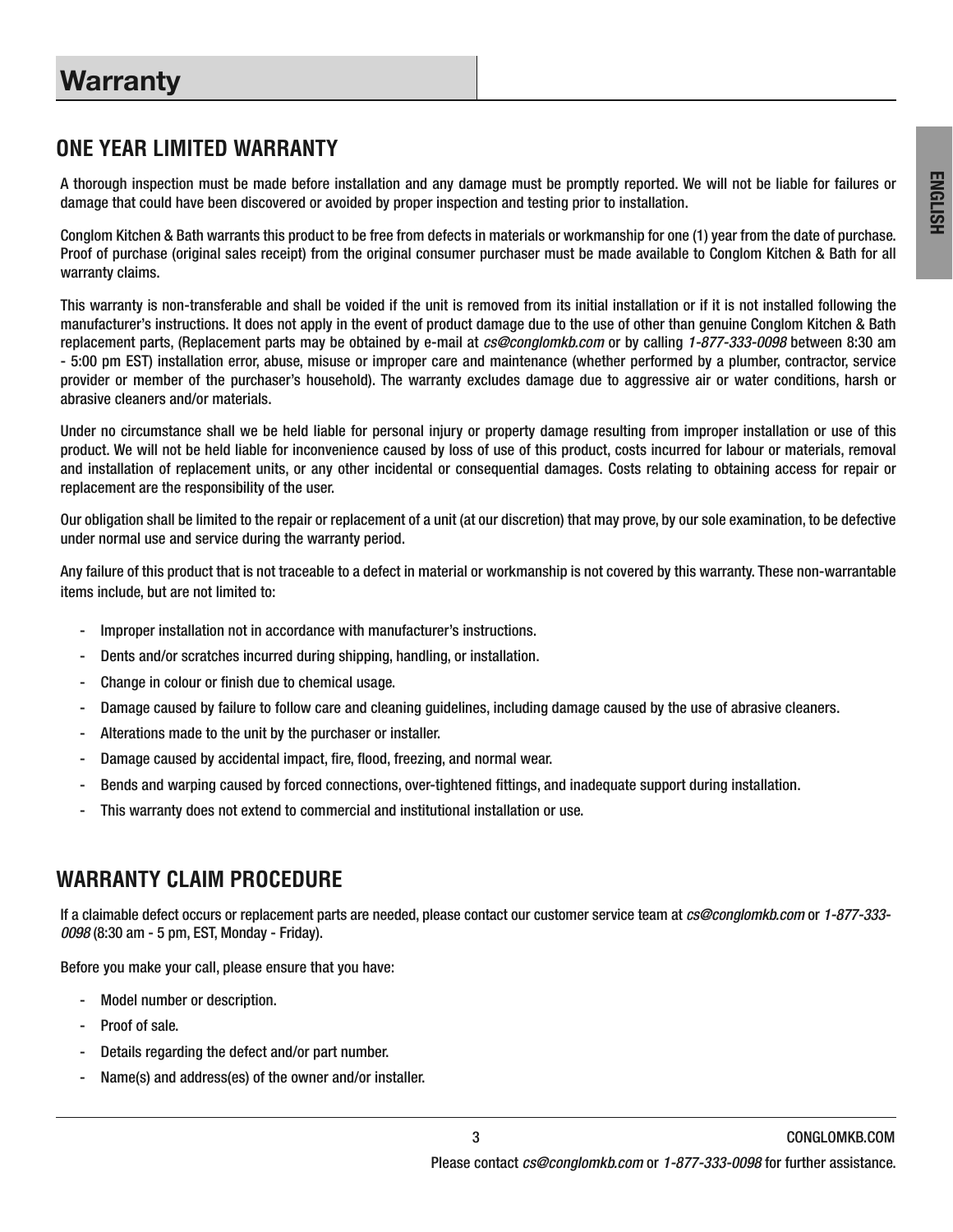# **Pre-Installation**

# **TOOLS/MATERIALS REQUIRED (NOT SUPPLIED)**

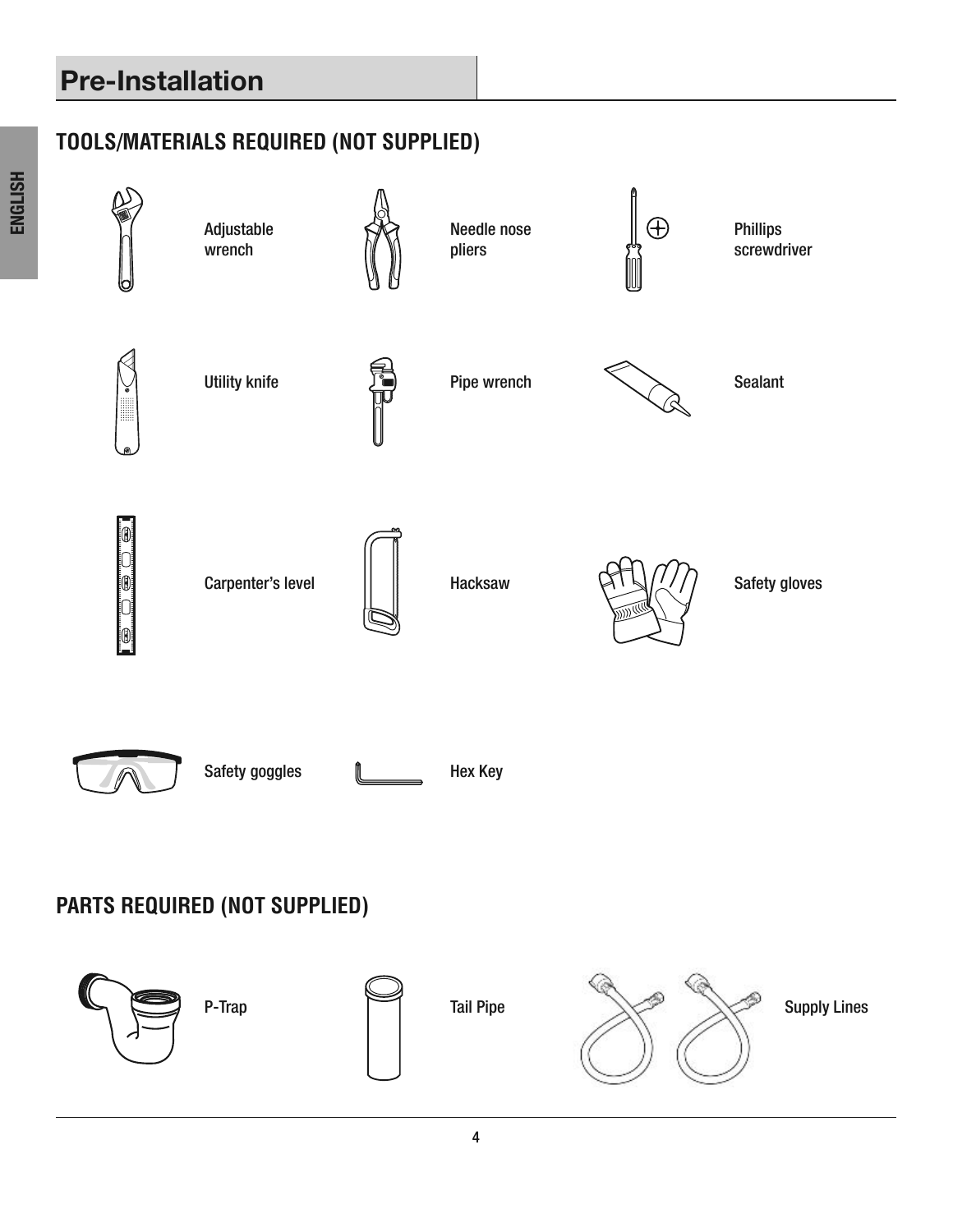### **PACKAGE CONTENTS**



| Part | <b>Description</b>       | <b>Quantity</b> |
|------|--------------------------|-----------------|
| А    | Door Handles             | 2               |
| B    | <b>Cabinet Feet</b>      | 4               |
| C    | <b>Cabinet Base</b>      | 1               |
| D    | <b>Utility Sink</b>      | 1               |
| E.   | Cabinet                  | 1               |
| F    | <b>Strainer Basket</b>   | 1               |
| G    | <b>Strainer Assembly</b> | 1               |
| н    | <b>Faucet Assembly</b>   | 1               |
| J    | <b>Sprayer Support</b>   | 1               |
| K    | <b>Sprayer with Hose</b> | 1               |
| АΑ   | Door Handle Screws       | 4               |
| BB   | <b>Base Screws</b>       | $\overline{2}$  |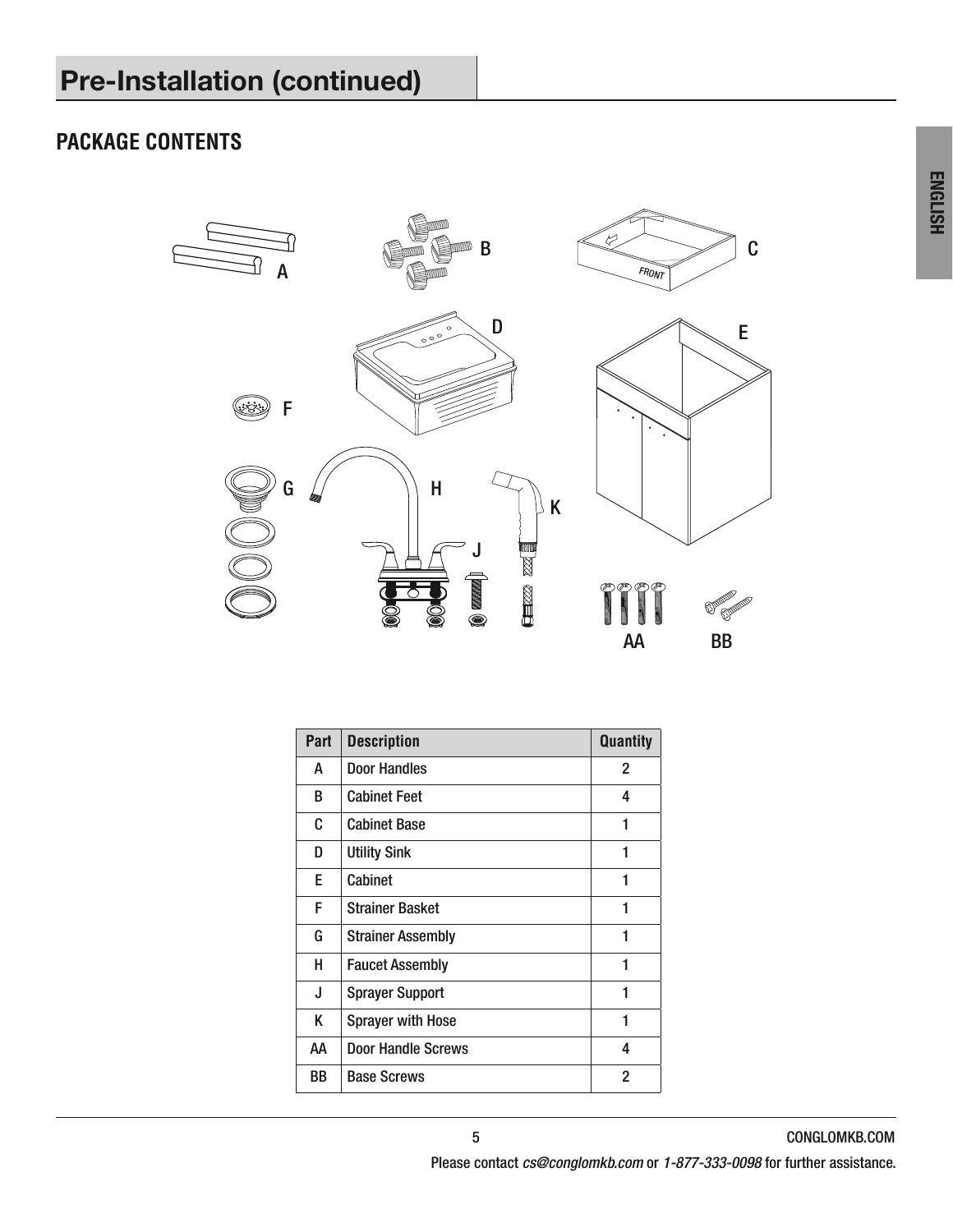# **Installation**

A thorough inspection must be made before installation and any damages or missing parts must be promptly reported. Do not proceed with the installation. Do not dispose of packaging before you are satisfied with your new utility sink.

- 1. Unpack the unit and place the sink (D) on a blanket or cardboard to protect the surface.
- 2. Turn the cabinet (E) upside down onto the protective surface.
- 3. Gently attach the cabinet base (C) onto its proper location. Using the supplied base screws (BB), attach the base to the cabinet.
- 4. Attach cabinet feet (B) to the base.
- 5. Gently place the cabinet upright.

**CAUTION:** Do not place side load onto feet when righting the cabinet.

# $F \leq$ C B BB

#### **BASE INSTALLATION DOOR HANDLE INSTALLATION**

- 1. Insert the door hand screws (AA) into the pre-drilled holes on each door.
- 2. Attach the door handles (A) and hand tighten the door handle screws (AA).
- 3. Repeat on other door.



# **DOOR POSITION ADJUSTMENT**

If the doors need to be repositioned, the hinges can be adjusted to ensure a precise fit with the cabinet.

4. The lateral adjustment screw adjusts the door left or right.



- 5 . The horizontal adjustment screw adjusts the door forward  $\log 2$ <br>or backward.  $\log 2$ 
	-
- 6. The vertical adjustment screw adjusts the door up or down.  $\mathscr{A}(\mathbb{R})\to 3$







ENGLISH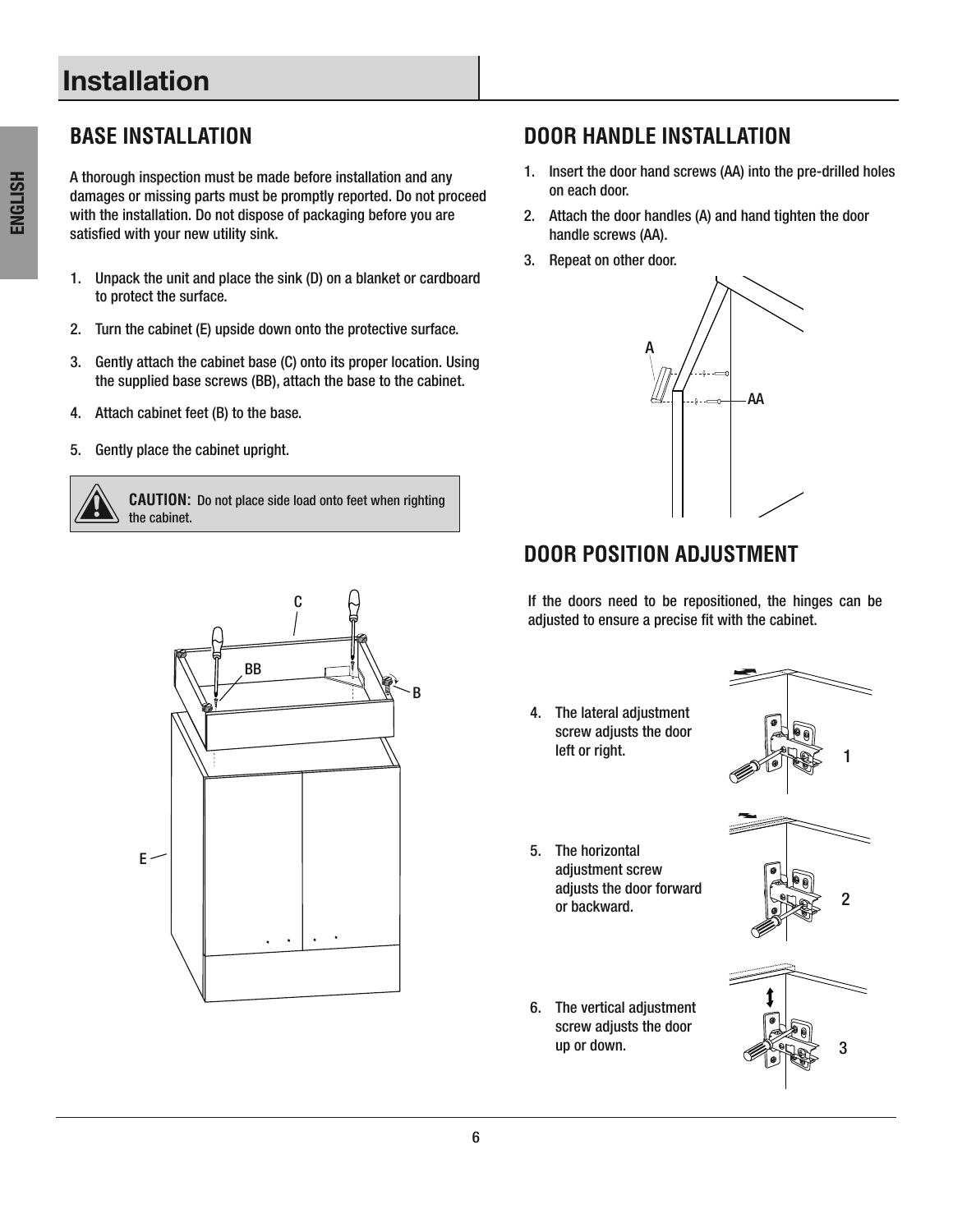# **Installation (continued)**

### **FAUCET AND SPRAYER INSTALLATION**

Before installing, carefully unpack the faucet and ensure no parts are missing.

- 1. Insert the spray housing support through the pre-drilled hole on the sink corner. Screw the nut onto the threads and hand tighten.
- 2. Run the spray hose down through the spray housing and up through the centre faucet mounting hole . Connect the spray hose to the faucet and tighten with a wrench.
- 3 . Install the new faucet on sink with hot "H" to the left and cold "C" to the right. From under the sink, thread mounting nuts and rubber gaskets onto the faucet shanks and tighten the mounting nuts.





# **STRAINER INSTALLATION**

- 1. Apply a ring of sealant to the underside of the strainer flange.
- 2. Insert the strainer body into the sink.
- 3. Assemble the rubber gasket, friction washer and locknut onto the strainer body from under the sink.
- 4. Hand tighten the locknut. Do not over tighten locknut as it may split or deform the body of the strainer.



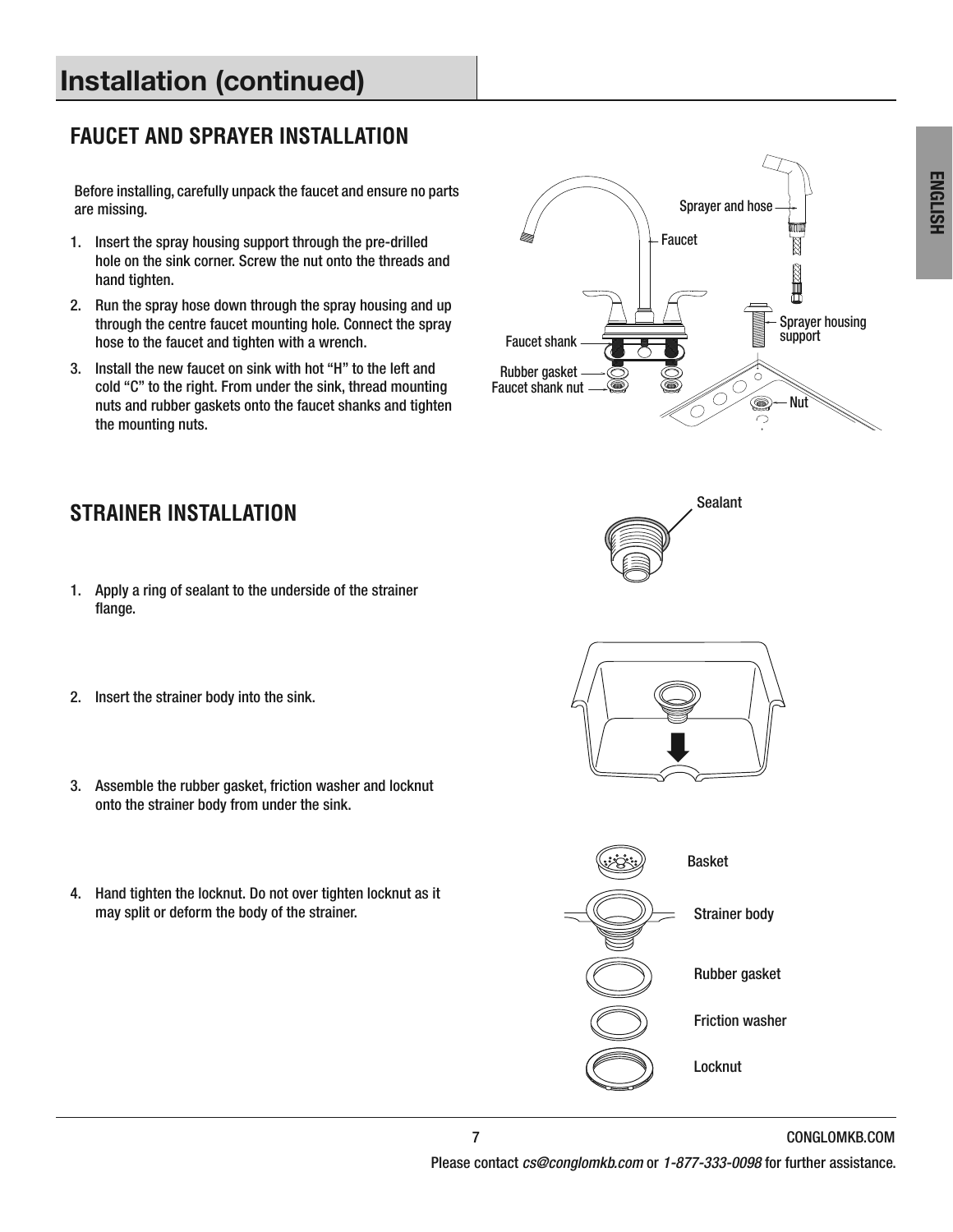# **Installation (continued)**

#### **MOUNTING THE UTILITY SINK**

- 1. Carefully place a bead of sealant all around the top of the cabinet.
- 2. Ease the sink onto the cabinet, and ensure it is placed evenly and centered on the cabinet. Wipe off any excess sealant. Use masking tape to hold the unit in place until the sealant dries.



#### **PLACEMENT**

Move the assembled unit to its final location. Final hook up of the supply lines and drain system can now be completed.

### **SUPPLY LINES (NOT INCLUDED)**

The supply lines that attach the faucet to the household water system, are not supplied with this unit. They need to be purchased separately.

Follow the manufacturers instructions for proper installation of the supply lines.



# **Maintenance**

#### **CARTRIDGE REPLACEMENT**

To replace the cartridge, please follow these steps:

- 1. Turn off the water supply to the faucet.
- 2. Remove water indicator (7) and screw (5) with an hex key.
- 3. Remove the handle (6).
- 4. Screw off the cartridge cover (4).
- 5. Remove the gasket (3).
- 6. Pull out the cartridge (2) by hand.
- 7. Click in the new cartridge.
- 8. Place the gasket (3) back in its original position.
- 9. Screw on the cartridge cover (4). Do not over tighten.
- 10 . Place the handle (6) over top and secure the screw (5) with an hex key, replace the water indicator (7) .

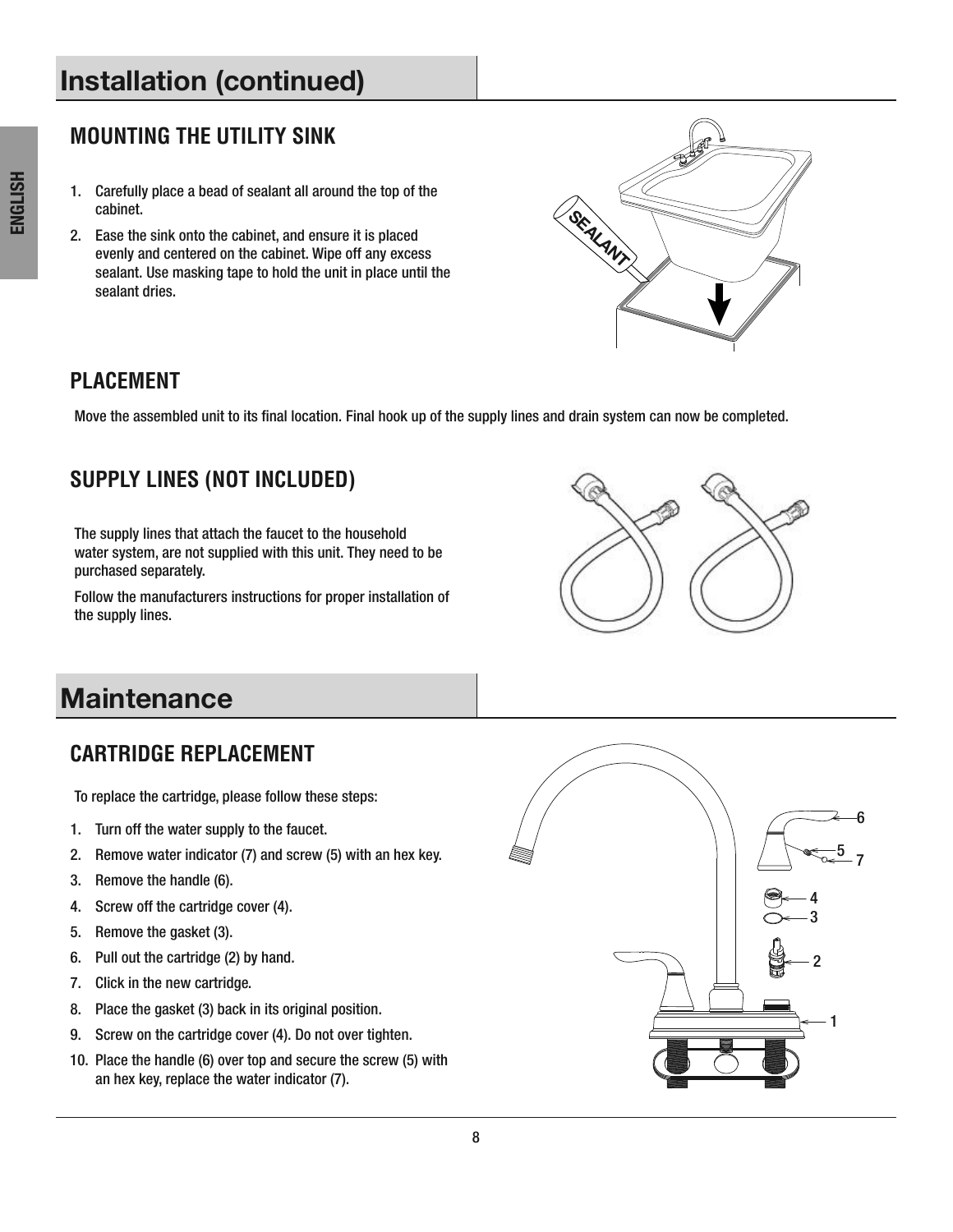# **Care and Cleaning**

#### **UTILITY SINK**

This utility sink is manufactured with premium acrylic . With the proper care and maintenance it will provide you with many years of enjoyment.

- Use common household cleaners (nonabrasive) or a mild liquid dish washing detergent. Rinse well and dry with a clean cloth.
- Remove dust and dry dirt with a soft, damp cloth.
- Clean grease, oil, paint and ink stains with isopropyl (rubbing alcohol). Immediately rinse with water after removal of stain.

#### Do Do not

- Do not allow your acrylic surface to come into contact with products such as acetone (nail polish remover), nail polish, dry cleaning solution, lacquer thinners, gasoline, pine oil, etc.
- Use caution when using sharp instruments that may fall and scratch the surface.

#### **CABINET**

To maintain the surface of your cabinet, follow these tips .

- Remove dust and dry dirt with a soft, damp cloth.
- Clean grease, oil, paint and ink stains with isopropyl (rubbing alcohol). Immediately rinse with water after stain removal.

#### Do Do not

- Do not allow your cabinet surface to come into contact with products such as acetone (nail polish remover), nail polish, dry cleaning solution, lacquer thinners, gasoline, pine oil, etc.
- Use caution when using sharp instruments that may fall and scratch the surface.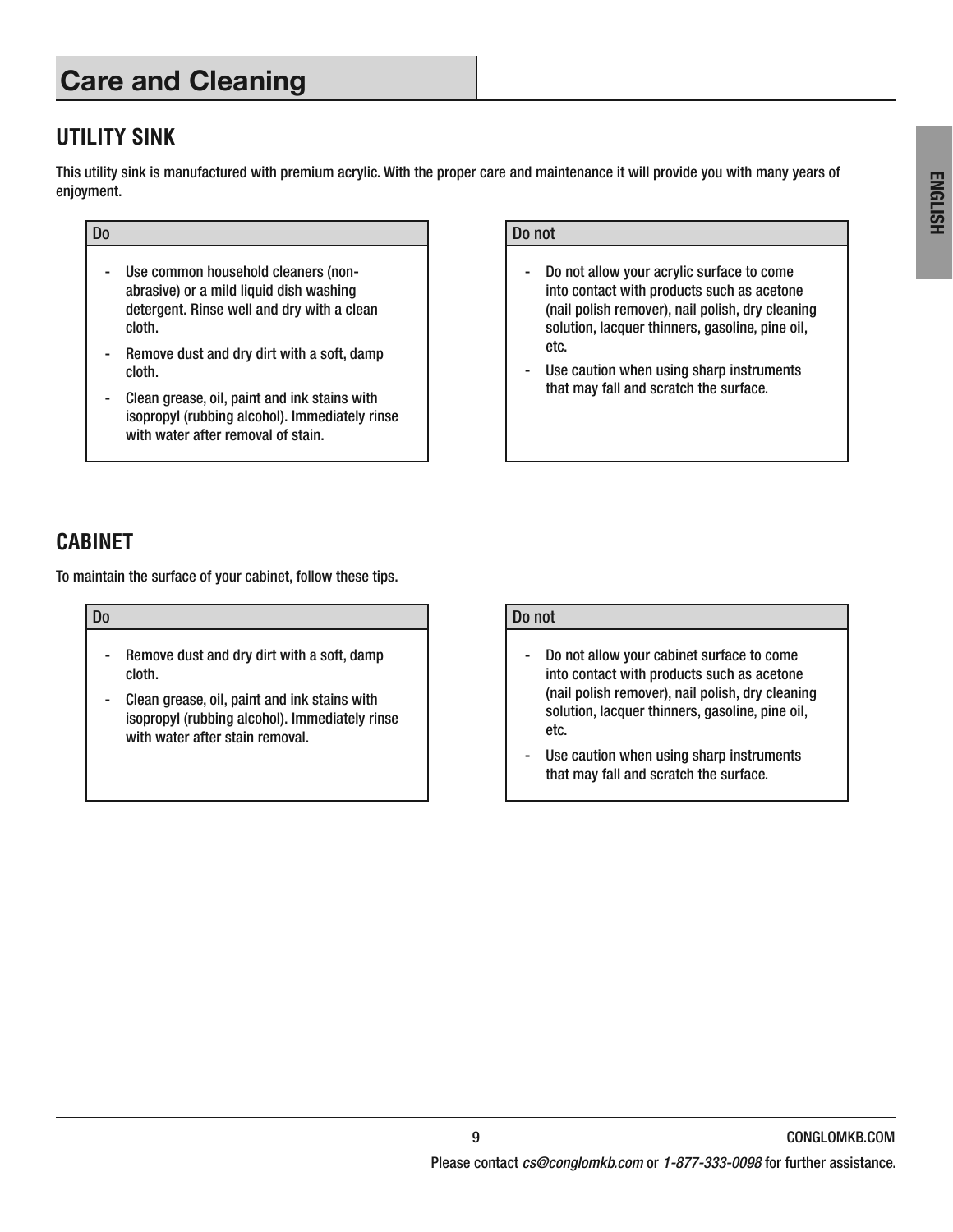# **Service Parts**

If you are missing parts or if you require replacement parts, please contact our customer service team at cs@conglomkb.com or 1-877-333-0098, 8:30 am – 5 pm, EST, Monday–Friday . Identify the required part(s) and have the part number(s) ready .



| Part | <b>Description</b>        | Code          | <b>Quantity</b> |
|------|---------------------------|---------------|-----------------|
| A    | Door Handles              | <b>QHL101</b> | 2               |
| B    | <b>Cabinet Feet</b>       | <b>QHL107</b> | 4               |
| C    | <b>Strainer Basket</b>    | <b>QHS101</b> | 1               |
| D    | <b>Strainer Assembly</b>  | <b>QHS149</b> | 1               |
| E    | <b>Sprayer Support</b>    | <b>QHL110</b> | 1               |
| F    | <b>Sprayer</b>            | QHL112        | 1               |
| G    | <b>Flexible Hose</b>      | <b>QHL113</b> | 1               |
| н    | Cartridge                 | <b>QHS137</b> | 1               |
| J    | <b>Cabinet Hinges</b>     | <b>QHL111</b> | 4               |
| AA   | <b>Door Handle Screws</b> | <b>QHL104</b> | 4               |
| BB   | <b>Base Screws</b>        | <b>QHL108</b> | $\overline{2}$  |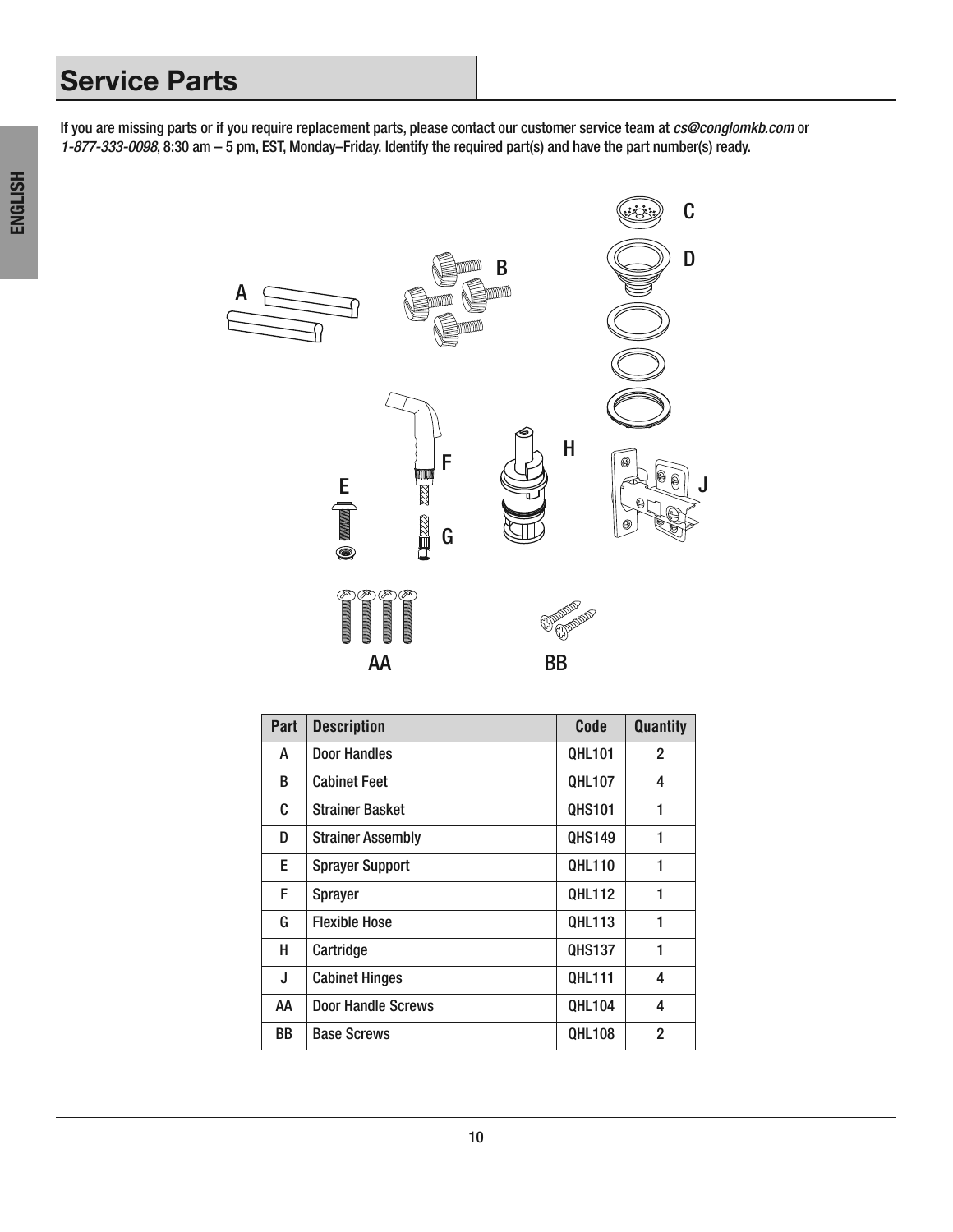# **Table des matières**

| Garantie<br>- 3                                                                     |
|-------------------------------------------------------------------------------------|
|                                                                                     |
| Procédure de réclamation pour la garantie 3                                         |
| Préinstallation                                                                     |
|                                                                                     |
|                                                                                     |
| Installation<br>6                                                                   |
| Installation de la base $\ldots, \ldots, \ldots, \ldots, \ldots, \ldots, \ldots, 6$ |
| Installation des poignées de porte 6                                                |

| <b>Entretien</b><br>$\sim$ 8 |
|------------------------------|
|                              |
| <b>Nettoyage</b>             |
|                              |
|                              |
|                              |

# **Consignes de sécurité**

# **LIRE ET CONSERVER CES DIRECTIVES**

- 1. Vérifier soigneusement l'unité avant l'installation pour vous assurer qu'elle ne comporte aucun dommage. Une fois que vous déballez votre unité, vérifiez pour les rayures, les fissures, les bosses ou les éraflures. Si des dommages sont notés, ne pas installer.
- 2. Cet appareil ne peut être utilisé autrement que pour l'usage prévu par le fabricant. Consulter le fabricant pour toutes questions concernant l'appareil.
- 3 . Votre installation doit être conforme à tous les codes de bâtiment locaux pour la plomberie. Faites en sorte qu'un ouvrier qualifié effectue ou approuve votre installation de plomberie.
- 4. Protéger la surface lors de l'installation.
- 5 . Tous les trous forés dans l'unité doivent être effectuées à partir du côté de la surface finie avec un soin extrême et très soigneusement calfeutrés pour former une barrière étanche à l'eau.



**AVERTISSEMENT :** Toujours porter des lunettes et des gants de sécurité pendant l'installation afin d'éviter les blessures.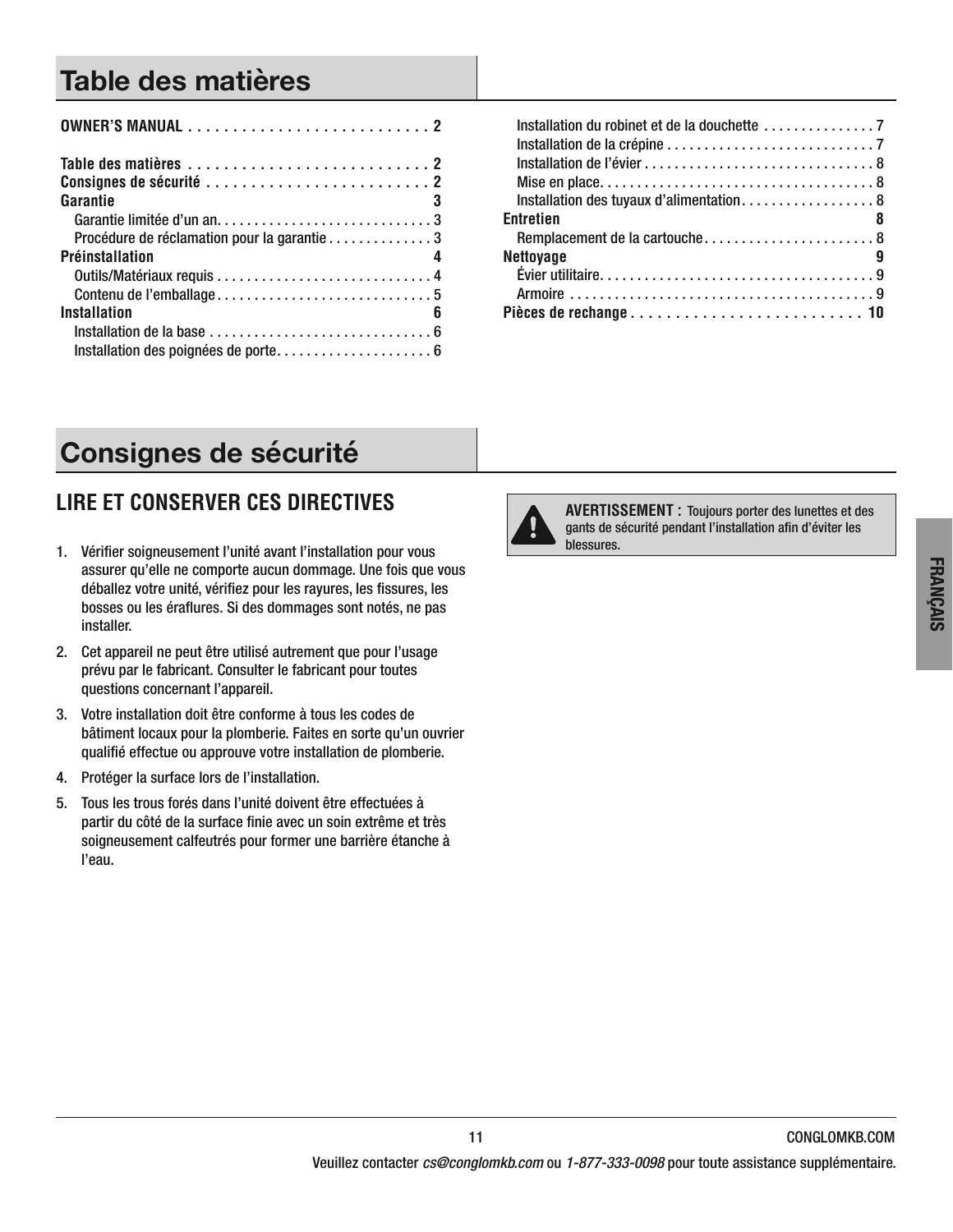#### GARANTIE LIMITÉE D'UN AN

Inspecter minutieusement le produit avant l'installation et signaler tout dommage sans délai . Nous ne serons pas responsables des défaillances ou des dommages qui auraient dû être découverts ou évités par une inspection adéquate et des essais avant l'installation .

Conglom Kitchen and Bath garantit ce produit contre tout défaut dans les matériaux ou la fabrication, pour une période d'un (1) an à compter de la date de l'achat . Une preuve d'achat (facture d'achat originale) du consommateur/acheteur original devra accompagner toute réclamation faite à Conglom Kitchen & Bath.

Cette garantie est non transférable et sera nulle si l'unité est enlevée de son installation initiale ou si elle n'est pas installée suivant les spécifications du fabricant. Elle ne s'applique pas dans l'éventualité de dommages causés au produit suite à l'utilisation de pièce(s) de rechange autre que les pièces originales Conglom Kitchen and Bath, (les pièces de rechange peuvent être obtenues en nous écrivant un courriel à cs@conglomkb.com ou en appellant au 1-877-333-0098 entre 8h30 et 17h00, H.N.E.) une erreur d'installation, l'abus, l'utilisation ou l'entretien incorrecte et le service incorrect (qu'il soit effectué par un plombier, un entrepreneur, une entreprise de service ou un membre de la famille de l'acheteur) . La garantie exclut les dommages causés par des conditions agressives d'air ou d'eau, des nettoyants ou des matériaux rudes et/ou abrasifs.

Nous ne pouvons en aucun cas être tenus responsables pour toute blessure corporelle ou tout dommage matériel résultant d'une mauvaise installation ou utilisation de ce produit. Nous ne serons pas tenus responsables de l'incapacité d'utiliser cette unité, des inconvénients, des coûts encourus pour la main d'oeuvre, des matériaux, de l'enlèvement et de l'installation des unités de remplacement ou d'aucun autre dommage causé par un incident ou accessoire. Les coûts encourus pour obtenir l'accès pour la réparation ou le remplacement sont la responsabilité de l'utilisateur.

Nos obligations se limitent à la réparation ou au remplacement de l'unité (selon notre discrétion) qui peut s'avérer, selon notre examen unique, être défectueuse sous l'utilisation et le service normaux pendant la période de garantie . Nous pouvons émettre un crédit au montant de la valeur de la facture du produit défectueux (ou d'un pourcentage de ce montant selon l'usure) tenant lieu de la réparation ou du remplacement .

Toute défectuosité de l'unité qui ne peut être liée à un défaut de matériel ou de fabrication n'est pas couverte par cette garantie . Ces conditions non garanties incluent, mais ne se limitent pas aux suivantes :

- Une mauvaise installation non conforme aux instructions du fabricant;
- Les bosselures, bosses et rayures causées pendant l'expédition, la manutention ou l'installation;
- Le changement de la couleur ou du fini en raison de l'usage d'un produit chimique;
- Les dommages causés par le non-respect des directives de soin et de nettoyage, y compris les dommages causés par l'utilisation de produits nettoyants abrasifs;
- Toute modification apportée à l'unité par l'acheteur ou l'installateur;
- Les dommages en raison d'un impact accidentel, du feu, d'une inondation, du gel et de l'usure normale;
- Les courbures et les déformations provoquées par des raccordements forcés, des fixations trop serrées et un support inadéquat pendant l'installation.

#### PROCÉDURE DE RÉCLAMATION POUR LA GARANTIE

Si un défaut couvert par la garantie se produit ou que vous avez besoin des pièces de rechange, contactez notre service à la clientèle au cs@ conglomkb.com ou au 1-877-333-0098 (service disponible en anglais et français du lundi au vendredi de 8h30 à 17h, H.N.E.).

Avant d'appeler, veuillez-vous assurer d'avoir en main :

- Le numéro de modèle ou une description;
- La preuve d'achat;
- Les détails concernant le défaut et/ou le numéro de la pièce de rechange;
- Le nom et l'adresse du propriétaire et/ou de l'installateur.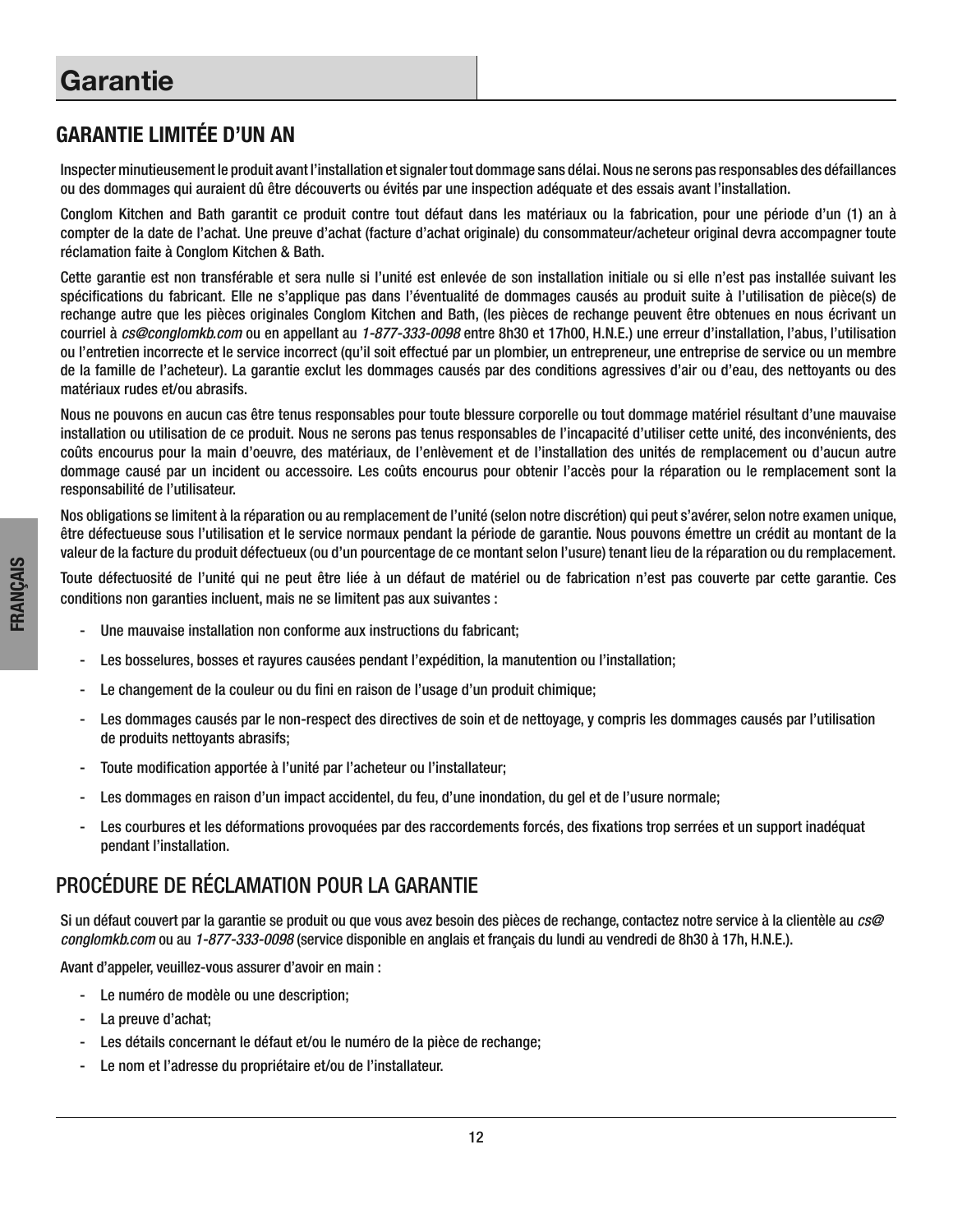# **Préinstallation**

# **OUTILS / MATÉRIAUX REQUIS (NON INCLUS)**

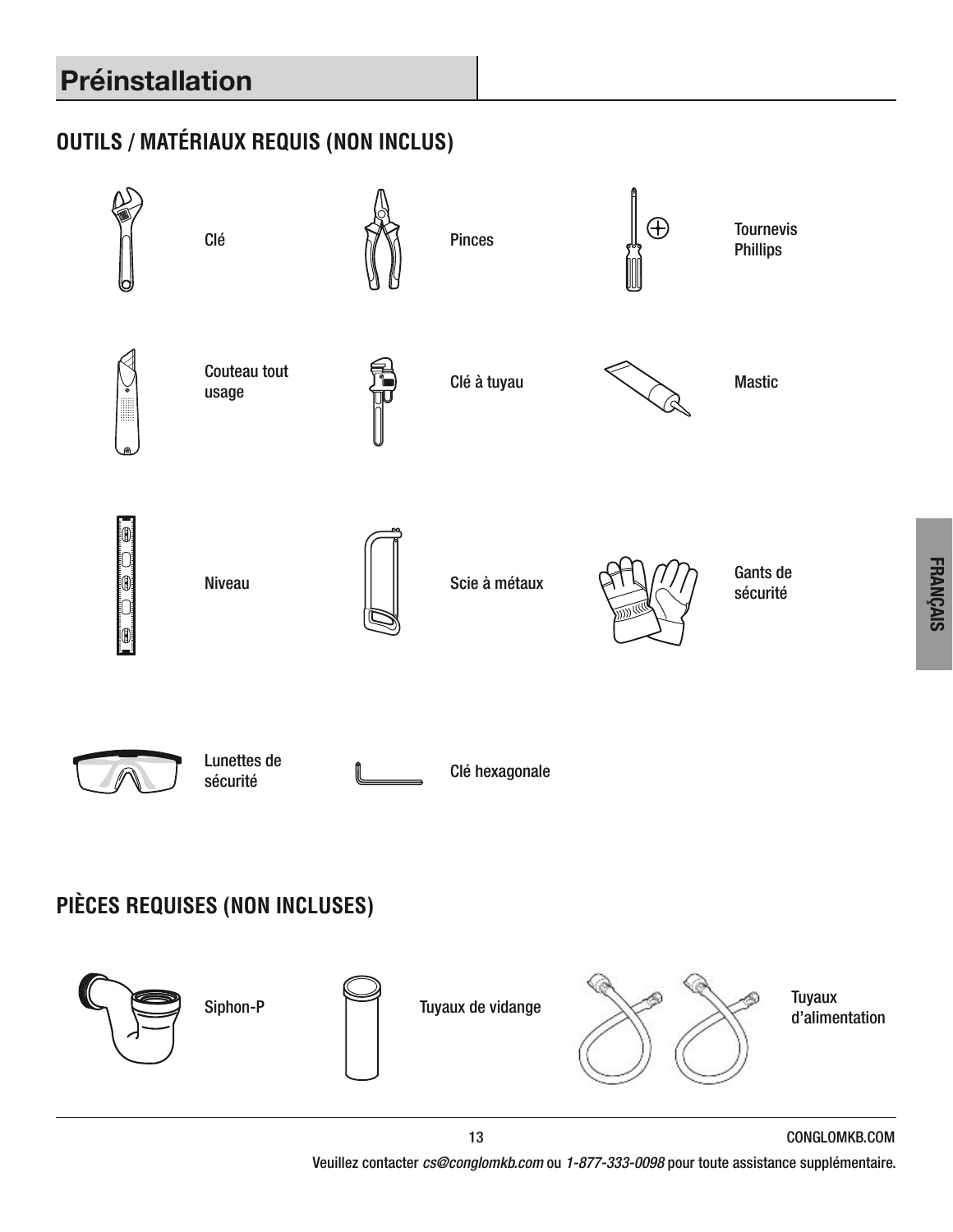# **CONTENU DE L'EMBALLAGE**



| <b>Pièce</b> | <b>Description</b>        | Quantité |
|--------------|---------------------------|----------|
| A            | Poignées de porte         | 2        |
| B            | Pattes de l'armoire       | 4        |
| C            | Base de l'armoire         | 1        |
| D            | Évier                     | 1        |
| E.           | <b>Armoire</b>            | 1        |
| F            | Panier de crépine         | 1        |
| G            | Assemblage de la crépine  | 1        |
| н            | Assemblage du robinet     | 1        |
| J            | Support de la douchette   | 1        |
| K            | Douchette avec tuyau      | 1        |
| AA           | Vis des poignées de porte | 4        |
| BB           | Vis de la base            | 2        |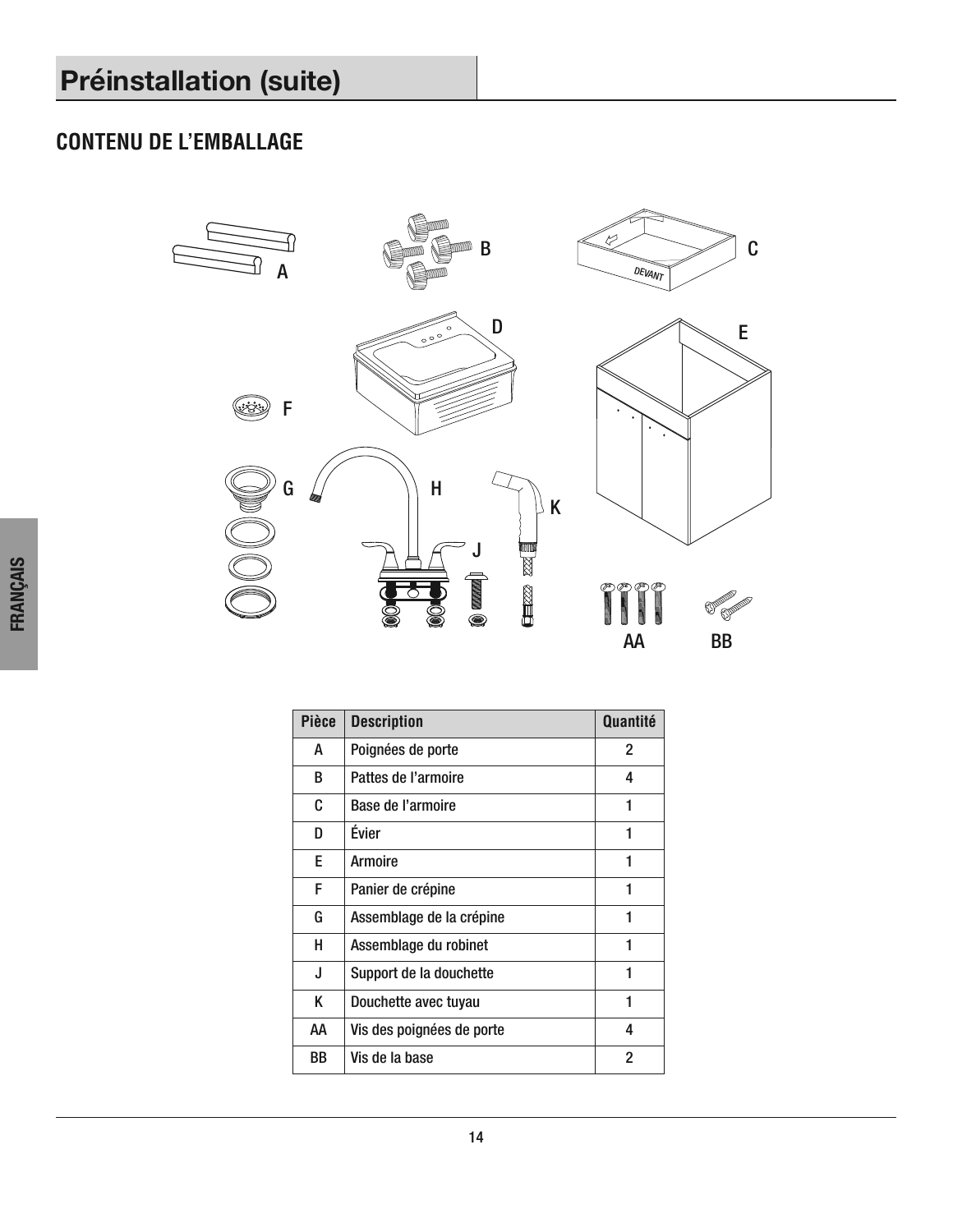Vérifier soigneusement que l'unité ne comporte aucun dommage ou pièces manquantes. Si vous constatez des dommages ou des pièces manquantes, veuillez communiquer avec le service à la clientèle avant de l'installer. Ne vous débarrassez pas de l'emballage jusqu'à ce que vous soyez satisfait avec ce produit.

- 1. Déballer l'unité et placer l'évier (D) sur une couverture ou un morceau de carton pour protéger la surface.
- 2. Tourner l'armoire (E) à l'envers sur la surface protectrice.
- 3 . Placer la base de l'armoire (C) sur le dessous de l'armoire et insérer les deux vis de base (BB) dans les trous prépercés .
- 4 . Insérer les quatre pattes de l'armoire (B) dans les trous prépercés aux quatre coins.
- 5. Doucement remettre l'armoire à l'endroit.



**ATTENTION :** Ne pas placer de charge latérale sur les pattes lorsque vous redressez l'armoire.



# **INSTALLATION DE LA BASE INSTALLATION DES POIGNÉES DE PORTE**

- 1. Insérer les vis de poignées de porte (AA) dans les trous prépercés sur la porte.
- 2 . Fixer une poignée de porte (A) et serrer les vis de poignées de porte (AA).
- 3. Répéter pour l'autre porte.



### **AJUSTEMENT DE LA POSITION DES PORTES**

Si les portes doivent être repositionnées, les charnières peuvent être réglées de façon à s'adapter précisement avec l'armoire.

- 1. La vis de réglage latérale ajuste la porte à gauche ou à droite.
- 2. La vis de réglage horizontale ajuste la porte vers l'avant ou porte vers i avaitt ou  $\sqrt{\frac{9}{9}}$  2
- 3. La vis de réglage verticale ajuste la porte vers le haut ou vers le bas.  $\bigcirc$  bas . 3

1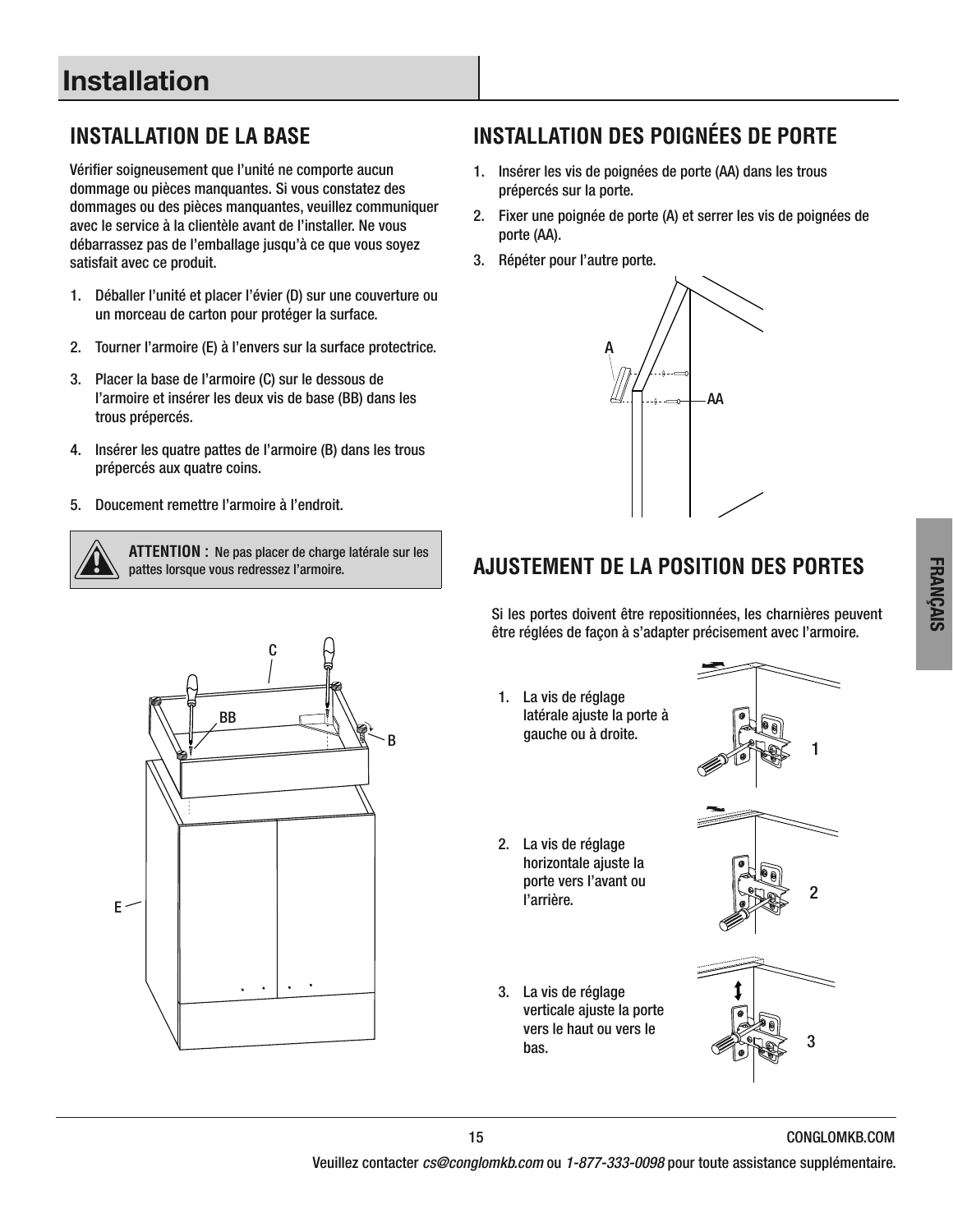# **Installation (suite)**

#### **INSTALLATION DU ROBINET ET DE LA DOUCHETTE**

Avant d'installer le robinet et la douchette, déballer le robinet en vérifiant attentivement qu'aucune pièce n'est manquante.

- 1. Insérer le support (J) à travers le trou prépercé au coin de l'évier. Visser l'écrou sur le filetage et serrer à la main.
- 2. Descendre le tuyau de la douchette à travers le corps de la douchette et jusqu'à travers le trou de montage central du robinet. Raccorder le tuyau de la douchette au robinet et serrer avec une clé à molette.
- 3 . Installer le nouveau robinet sur le lavabo avec l'eau chaude « H » à la gauche et l'eau froide « C » à la droite . À partir du dessous de l'évier, visser les écrous de montage sur la douille du robinet et serrer les écrous de montage.

### **INSTALLATION DE LA CRÉPINE**

- 1. Appliquer une bague d'étanchéité en mastic de plomberie en dessous de la bride de la crépine.
- 2. Insérer le corps de la crépine dans l'évier.
- 3 . Assembler le joint en caoutchouc, la rondelle de friction et le contre-écrou sur le corps de la crépine à partir du dessous de l'évier.
- 4. Serrer le contre-écrou à la main. Ne pas trop serrer le contreécrou puisque ceci pourrait fendre ou déformer le corps de la crépine.









FRANÇAIS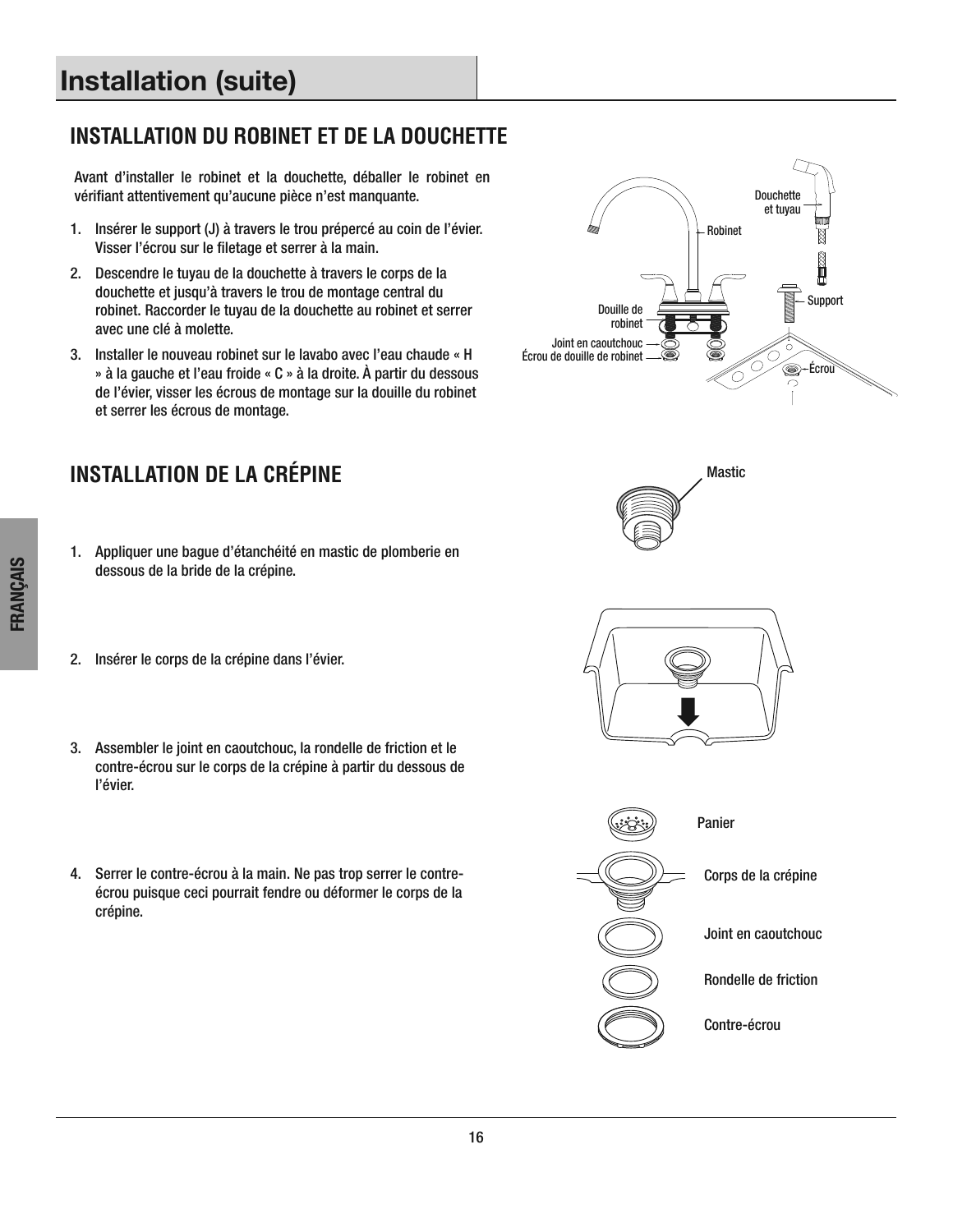# **Installation (suite)**

# **INSTALLATION DE L'ÉVIER**

- 1. Appliquer un joint de mastic sur le pourtour de la partie supérieure de l'armoire.
- 2 . Introduire l'évier sur l'armoire en vous assurant que celuici soit de niveau et centré sur le meuble. Essuyer l'excès de mastic. Utiliser du ruban-cache pour maintenir l'évier en place jusqu'à ce que le mastic soit solidifié.



#### **MISE EN PLACE**

Déplacer l'unité assemblée à l'emplacement final. Si nécessaire niveler l'unité en ajustant les pieds de nivèlement.

## **ASSEMBLAGE DES TUYAUX D'ALIMENTATION (NON INCLUS)**

Les tuyaux d'alimentation qui raccordent le robinet au système d'eau résidentiel ne sont pas fournis avec cette unité . Ils doivent être achetés séparément.

Suivre les directives fournies par le manufacturier des tuyaux d'alimentation pour une installation adéquate.



# **Entretien**

# **REMPLACEMENT DE LA CARTOUCHE**

Si à l'avenir la cartouche en céramique devait être remplacée :

- 1. Couper l'alimentation du robinet en eau.
- 2 . Enlever à la main l'indicateur de température d'eau en plastique (7) et la vis (5) à l'aide de la clé hexagonale.
- 3. Retirer la poignée (6).
- 4. Dévisser l'écrou de raccordement (4).
- 5 . Retirer la bague en caoutchouc (3) .
- 6. Retirer la cartouche (2) à la main.
- 7. Insérer en cliquant la nouvelle cartouche.
- 8. Remettre la bague en caoutchouc (3) à sa position initiale.
- 9. Visser l'écrou de raccordement (4). Ne pas trop serrer.
- 10 . Placer la poignée (6) sur le dessous et fixer avec la vis (5) à l'aide de la clé hexagonale. Remettre l'indicateur de température d'eau (7).

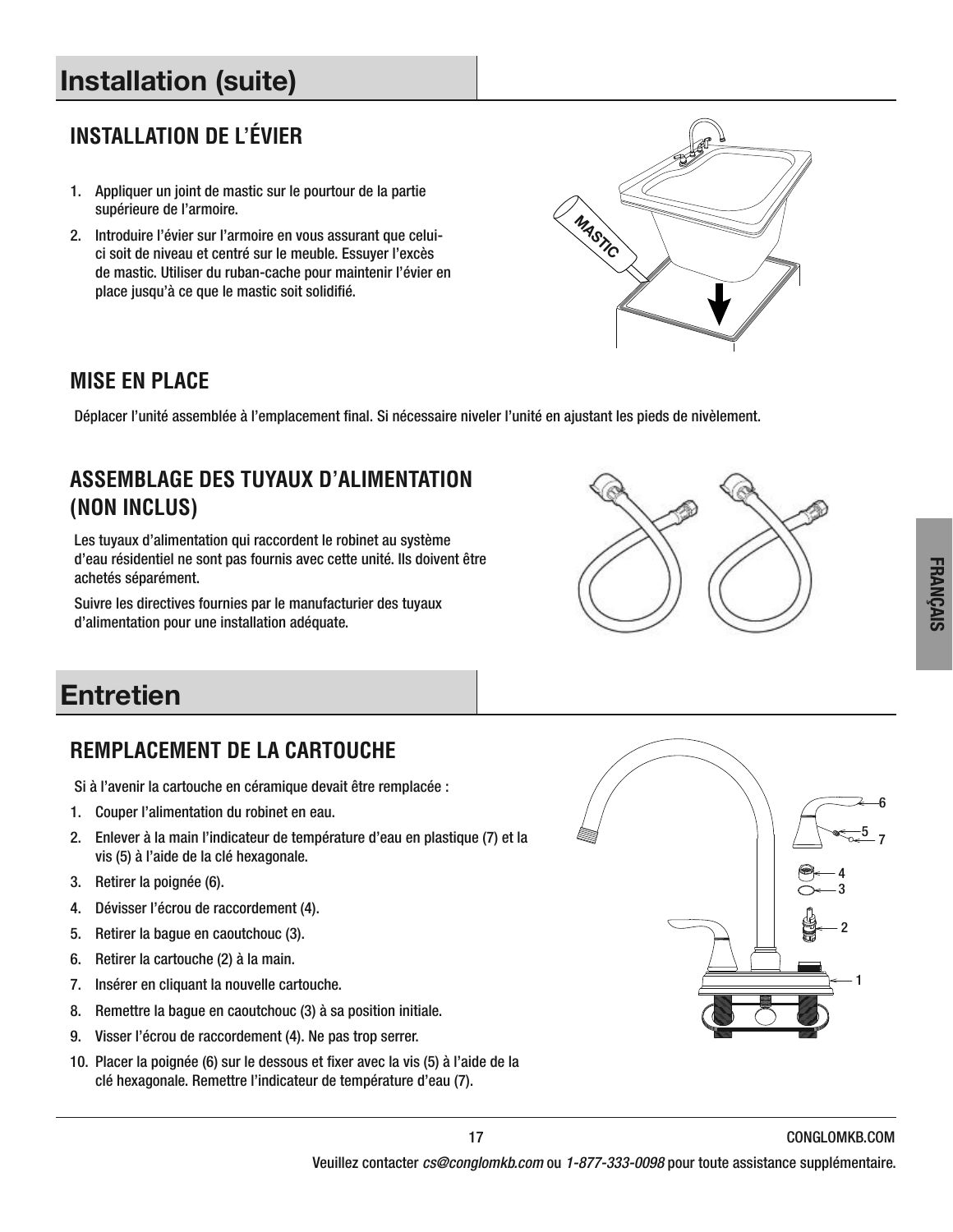# **Soin et Nettoyage**

# **ÉVIER UTILITAIRE**

Votre évier est fabriqué avec de l'acrylique de qualité supérieure, moyennant l'apport des soins appropriés il vous fournira un excellent rendement pendant plusieurs années .

- Utiliser des produits de nettoyage ménagers (non abrasifs) ou un liquide détergent à vaiselle doux. Bien rincer et assécher avec un linge propre.
- Éliminer la poussière et la saleté sèche avec un linge doux et humide.
- Nettoyer les taches de graisses, d'huile, de peinture et d'encre avec de l'alcool à friction. Après avoir enlevé la tache, rincer immédiatement avec de l'eau.

#### $\overrightarrow{A}$  faire  $\overrightarrow{A}$  ne pas faire

- Éviter que la surface en acrylique entre en contact avec des produits tels que l'acétone (dissolvant pour vernis à ongles), vernis à ongles, solution pour nettoyage à sec, solvant à laque, gazoline, huile de pin, etc.
- Utiliser avec prudence les instruments coupant qui pourrait égratigner la surface.

#### **ARMOIRE**

Pour maintenir la surface de votre armoire, veuillez respecter les recommandations suivantes.

- Éliminer la poussière et la saleté sèche avec un linge doux et humide.
- Nettoyer les taches de graisse, d'huile, de peinture et d'encre avec de l'alcool à friction. Après avoir enlevé la tache, rincer immédiatement avec de l'eau.

#### $\hat{A}$  faire  $\hat{A}$  ne pas faire

- Éviter que la surface en acrylique entre en contact avec des produits tels que l'acétone (dissolvant pour vernis à ongles), vernis à ongles, solution pour nettoyage à sec, solvant à laque, gazoline, huile de pin, etc.
- Utiliser avec prudence les instruments coupant qui pourrait égratigner la surface.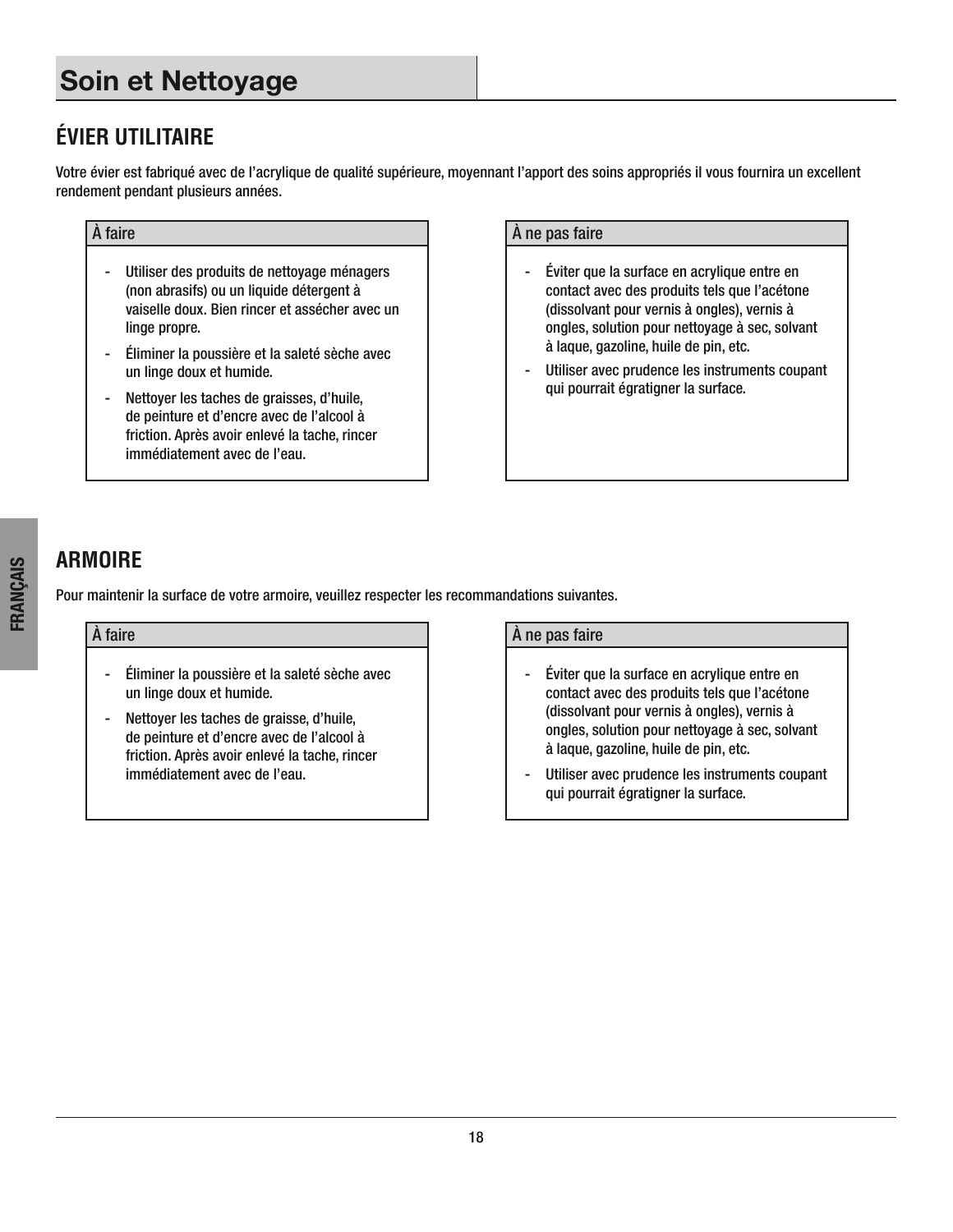# **Pièces de rechange**

Si des pièces sont manquantes ou vous avez besoin de pièces de rechange, veuillez nous contacter au cs@conglomkb.com ou 1-877-333-0098 (de lundi au vendredi, 8h30 à 17h, H.N.E.). Veuillez identifier les pièces nécessaires et ayez les codes à portée de la main.



| <b>Pièce</b> | <b>Description</b>        | Code          | Quantité       |
|--------------|---------------------------|---------------|----------------|
| А            | Poignées de porte         | <b>QHL101</b> | $\overline{2}$ |
| B            | Pattes de l'armoire       | <b>QHL107</b> | 4              |
| C            | Panier de crépine         | <b>QHS101</b> | 1              |
| D            | Assemblage de la crépine  | <b>QHS149</b> | 1              |
| E.           | Support de la douchette   | <b>QHL110</b> | 1              |
| F            | <b>Douchette</b>          | <b>QHL112</b> | 1              |
| G            | <b>Tuyaux flexible</b>    | <b>QHL113</b> | 1              |
| н            | Cartouche                 | <b>QHS137</b> | 1              |
| J            | Charnières                | <b>QHL111</b> | 4              |
| AΑ           | Vis des poignées de porte | <b>QHL104</b> | 4              |
| BB           | Vis de la base            | <b>QHL108</b> | $\overline{2}$ |